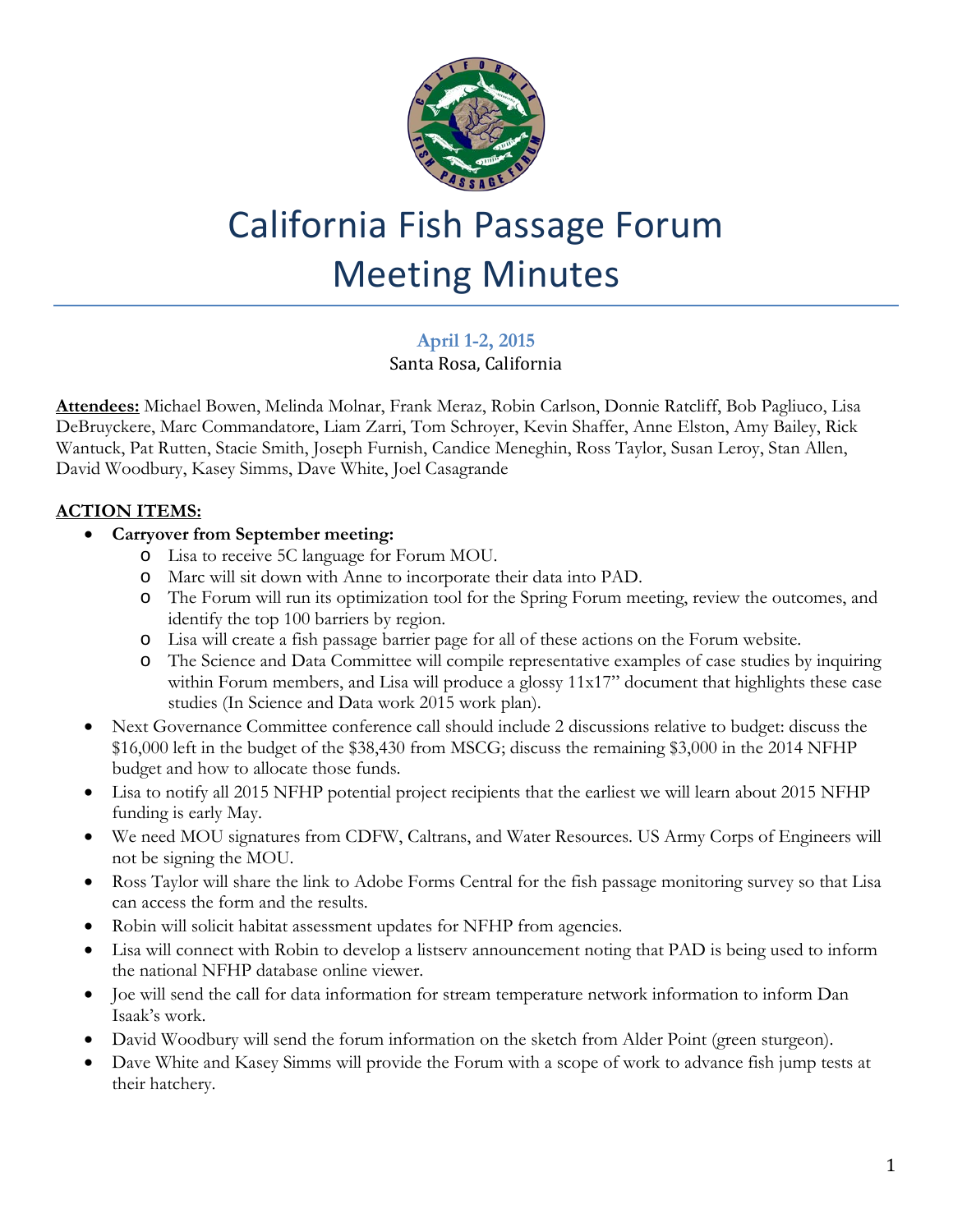#### **DECISION ITEMS:**

- In the future, every Forum-funded project will be required to complete Ross' fish passage monitoring form, and the Forum will then work with PNAMP to add the information to their database.
- Bob Pagliuco was unanimously selected to be Vice-Chair of the Forum.
- The Forum unanimously opted to remove a clause from its bylaws relating to no more than one agency/tribal representative can be the Chair or Vice-Chair. This decision was made because the Forum consists primarily of state and federal agency representatives.

#### **Announcements:**

- DWR: The Urban Streams Program will have no funding after this year. A total of \$8 million was available for projects in 2015 – 13 projects will receive funding. Clicking on [this link](http://www.water.ca.gov/urbanstreams/docs/2014_draft_table.pdf) will provide you with the list of projects submitted, including those recommended for funding.
- US Forest Service: Holly Eddinger was hired to replace Michael Kellett she will start on April 20. The Regional Hydrologist and Fish Program Manager remain vacant at this time.

#### **Agenda Items:**

- 2015 Forum work plans the [Governance, Science and Data](http://www.cafishpassageforum.org/index.cfm?fuseaction=content.display&pageID=113) and Outreach and Education Committee Forum work plans were presented and discussed.
- Central Valley Joint Venture concept Kevin informed Forum members that the original concept mentioned as a joint venture for salmon in the Central Valley will be called the Central Valley Salmon Partnership, which will meet again in May with CDFW and others and potentially draft an MOU. Moving forward, this group will likely consider asking to become a national fish habitat partnership. Kerri McLean is no longer with American Rivers; Lisa will contact American Rivers to ask for a new representative on the Forum.
- Prop 1 State programs to implement Prop 1 will be in place this summer. Solicitation for grant proposals will call out fish passage as eligible for grant funding. Four different programs under Prop 1 will fund fish passage.
- US Forest Service Letter for AOP Designs Joseph Furnish made available the [optional reply letter for](http://www.cafishpassageforum.org/index.cfm?fuseaction=content.display&pageID=175)  [AOP designs and proposal form](http://www.cafishpassageforum.org/index.cfm?fuseaction=content.display&pageID=175) that was distributed to US Forest Service fish biologists, hydrologists and road engineers. The deadline for receiving proposals in the Regional Office is April 20th. If you have any proposals in mind, consider contacting your local national forest contacts about submitting a proposal. Joe also provided the proposal form to complete if you have a project idea you would like to submit.
- Melinda Molnar of Caltrans gave [a presentation](http://www.cafishpassageforum.org/media/meetings/april2015/caltrans-fish-overview.pdf) on the status of fish passage on the California State Highway System. In addition, she provided a copy of the annual report, "Coastal anadromous fish passage [assessment and remediation progress report," an annual report to the Legislature for calendar year 2013"](http://www.cafishpassageforum.org/media/meetings/april2015/2014_coastal_anadromous_fish_passage_assessment_and_remediation_progress_report.pdf) (prepared in October 2014).
- National fish habitat partnerships will not be notified of the USFWS allocation per partnership until May at the earliest, so Lisa was tasked with contacting each of the entities that sent grant proposals to the Forum to inform them of the delay in notification.
- Bob Pagliuco gave [a presentation](http://www.cafishpassageforum.org/media/meetings/april2015/mill-creek-fish-passage-improvements_bob-april-2015.pdf) (on behalf of J. Pecharich and himself) on response by fish to barrier removals on Mill Creek, a Russian River tributary.
- David Woodbury gave [a presentation](http://www.cafishpassageforum.org/media/meetings/april2015/2015-fish-passage-forum-woodbury-4-1-15.pdf) on fish passage barrier issues associated with green sturgeon.
- Dave White and Kasey Simms gave a presentation on juvenile jump tests and potential implications for fish passage design. As a result of the presentation, which contained draft results that will be analyzed in greater detail in the coming months, the Forum voiced support for continuing jump tests for anadromous fish.
- Liam Zarri and Donnie Ratcliff conducted a work session associated with FISHPass to test the model. Jesse O'Hanley provided an updated version of the FISHPass data portal to the group during the work session – attached is the link to the document.